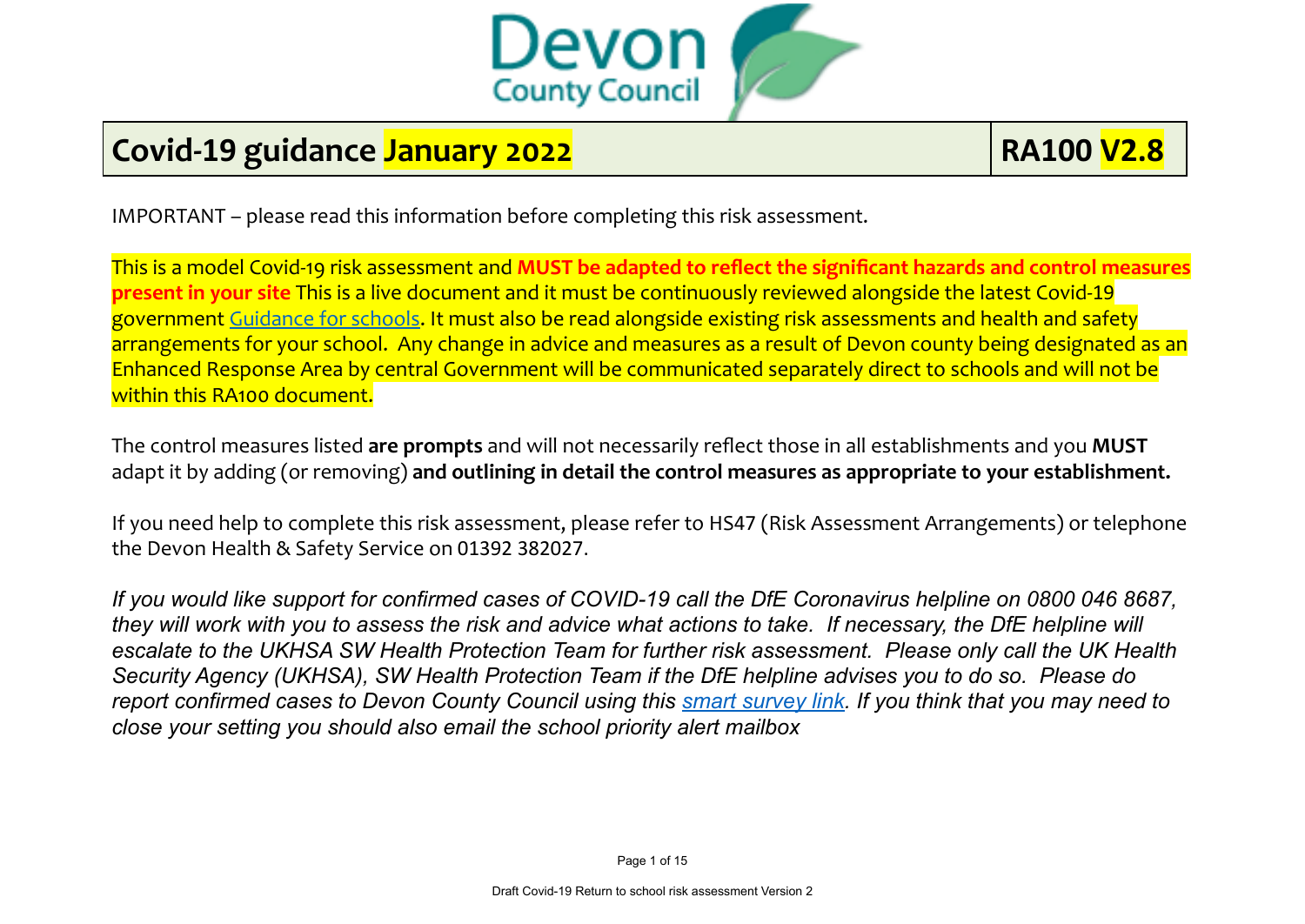| Devon                                                                                                                                                                                                                                                                                                                                                                                                                                                                                                                                                                                              | Establishment/Department:<br><b>West Berry Federation</b>                              | <b>Establishment Risk</b><br>Assessment                                                                                                                                    | <b>RA100 V2.8</b> |  |
|----------------------------------------------------------------------------------------------------------------------------------------------------------------------------------------------------------------------------------------------------------------------------------------------------------------------------------------------------------------------------------------------------------------------------------------------------------------------------------------------------------------------------------------------------------------------------------------------------|----------------------------------------------------------------------------------------|----------------------------------------------------------------------------------------------------------------------------------------------------------------------------|-------------------|--|
|                                                                                                                                                                                                                                                                                                                                                                                                                                                                                                                                                                                                    | Address: West Down Primary School (EX34 8NF) & Berrynabor VC Primary School (EX34 9SE) |                                                                                                                                                                            |                   |  |
| Person(s)/Group at Risk<br>Date assessment completed:<br><b>Staff, Pupils, Visitors and Contractors</b>                                                                                                                                                                                                                                                                                                                                                                                                                                                                                            |                                                                                        |                                                                                                                                                                            |                   |  |
| This risk assessment explains the actions school leaders should take to minimise the risk of<br>transmission of COVID-19 in their school Stage 4 Road Map September 2021 onwards. This<br>includes public health advice, endorsed by UK Health Security Agency (UKHSA), or from the<br><b>South West Directors of Public Health</b>                                                                                                                                                                                                                                                                |                                                                                        | This document is to remain under<br>constant review due to the<br>fast-changing nature of DfE /<br>Government guidance in response to<br>the challenges posed by Covid-19. |                   |  |
| This risk assessment is generic and outlines control measures. Also included is brief<br>information on additional measures that may be recommended by DfE/UKHSA SW or DCC<br>Public Health if settings meet the threshold for further public health actions (as defined in the<br><b>Contingency Framework for Education and Childcare settings). Each school is responsible for</b><br>reviewing and amending to ensure it is applicable to their setting and the latest government<br>guidance and must consult with their staff regarding the risks and control measures being<br>implemented. |                                                                                        | Assessor(s):<br><b>Su Carey</b><br><b>Faye Poynter</b>                                                                                                                     |                   |  |
| Up-date $04/01/2022$ – changes to text to include new guidance                                                                                                                                                                                                                                                                                                                                                                                                                                                                                                                                     |                                                                                        | Faye Poynter                                                                                                                                                               |                   |  |

| <b>Significant Hazard Section</b>                                                                           | <b>Control measures in place</b><br>Additional measures or actions not included in this column below<br>should be put in the assessor's recommendations at the end of this<br>document | <b>Optional: School's comments</b><br>re. mitigations put in place                                |
|-------------------------------------------------------------------------------------------------------------|----------------------------------------------------------------------------------------------------------------------------------------------------------------------------------------|---------------------------------------------------------------------------------------------------|
| Keep occupied spaces well<br>ventilated                                                                     |                                                                                                                                                                                        |                                                                                                   |
| Poorly ventilated spaces leading<br>to risks of coronavirus spreading<br>Ventilation to reduce transmission | Ventilation and AC systems working optimally.<br>$\bullet$<br>Heating used as necessary to ensure comfort levels are maintained<br>$\bullet$<br>when the building is occupied.         | Toilet windows should remain<br>open throughout the day. Where<br>toilets do not have windows the |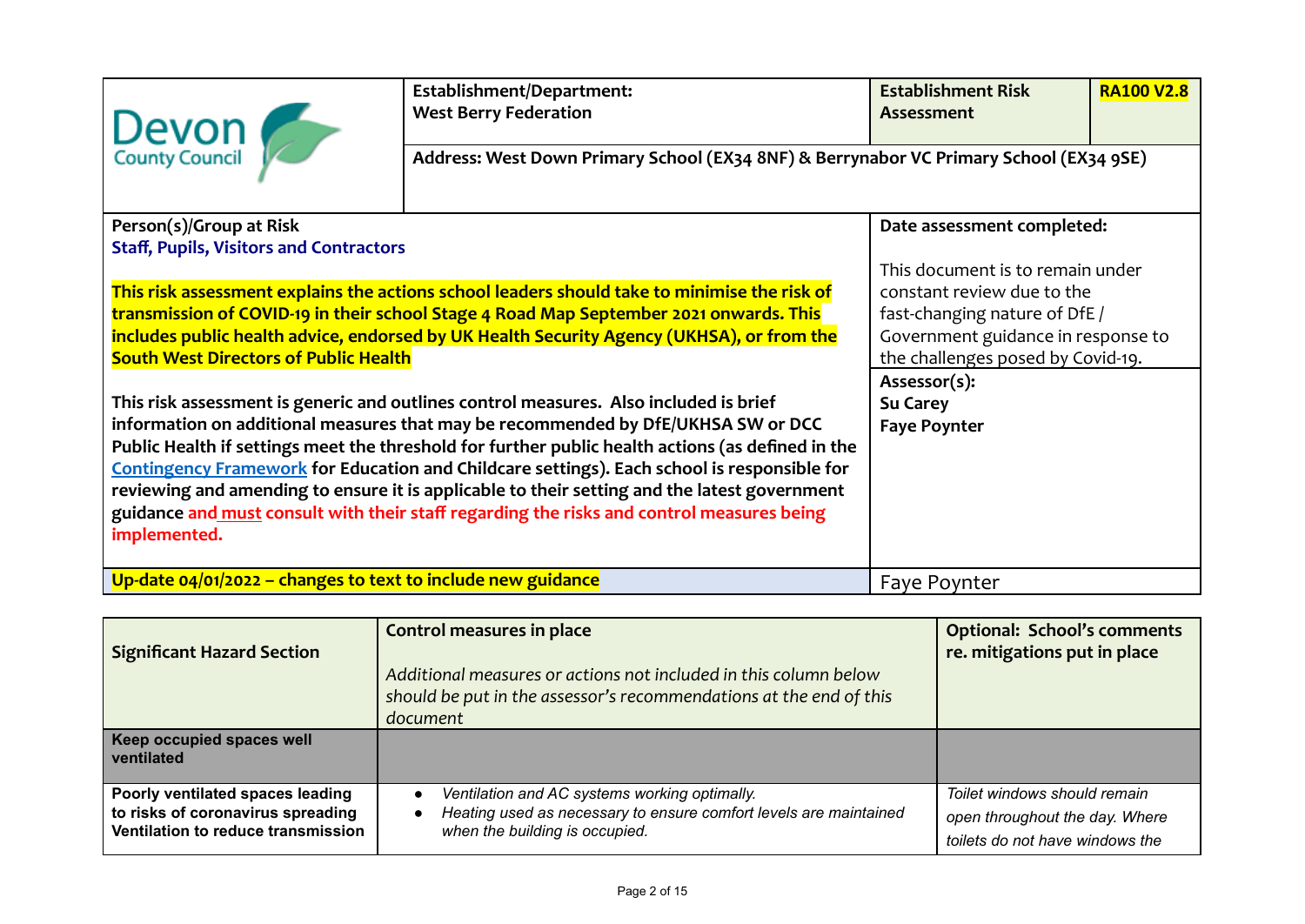| <b>Health and Safety Executive</b><br>guidance on air conditioning and<br>ventilation during the coronavirus<br>outbreak and CIBSE COVID-19<br>advice provides more information.<br>DfE is working with the Scientific<br><b>Advisory Group for Emergencies</b><br>(SAGE) and NHS England on a pilot<br>project to measure CO2 levels in<br>classrooms and exploring options to<br>help improve ventilation in settings<br>where needed. | Keep windows open wide enough to provide some natural background<br>$\bullet$<br>ventilation and open internal doors to increase air flow.<br>Open windows fully when rooms are unoccupied for longer periods to<br>$\bullet$<br>purge the air (e.g. lunch times and before and after school).<br>Action taken to prevent occupants being exposed to draughts. For<br>$\bullet$<br>example, partially open high-level windows as oppose to low-level<br>windows, close external doors and arrange the furniture if appropriate<br>and possible.<br>Use fans for good air circulation.<br>$\bullet$<br>Air conditioning systems that normally run with a recirculation mode<br>$\bullet$<br>set up to run on full outside air.<br>Ventilation's system that removes and recirculates air to different<br>$\bullet$<br>rooms is turned off.<br>Ventilation system remains on at all times, even when the building is<br>$\bullet$<br>unoccupied. The system set to operate at lower ventilation rates<br>during evenings and weekends.<br>Occupants encouraged to wear additional, suitable indoor clothing. (If<br>they have to wear coats, scarves and other outdoor clothing the room<br>would be considered too cold and the above steps must be<br>considered).<br>Ensure staff meetings and insets are in rooms with suitable and<br>sufficient ventilation<br>A robust risk assessment process should include the following:<br>How is each room in the establishment being ventilated?<br>$\bullet$<br>How many people are going to be using the room – more people<br>$\bullet$<br>greater the risk<br>What activities are being done in that room - lots of people talking,<br>$\bullet$<br>shouting, more risk<br>C02 monitors are only a tool to identify poorly ventilated areas - they<br>$\bullet$<br>are not to be used as a mechanism to 'measure safe thresholds' and<br>to be used with the HSE suitability chart.<br>DfE guide Ventilation - Google Drive<br>Risk assessment video link https://youtu.be/hkK_LZeUGXM<br>$\bullet$<br>Simple resource to support schools with ventilation and CO2<br>$\bullet$<br><b>monitoring: CoSchools - tools for healthy schools</b><br>It is advisable to use a thermometer to monitor temperatures where opening<br>windows and doors is being used as a mechanism to aid ventilation. For more | lights should be left on during the<br>school day so that the extractor<br>fan continues to run throughout<br>the day.<br>Classrooms will be used for no<br>more than one class of children at<br>a time (or equivalent number of<br>people) Assemblies and<br>gatherings of more than 35 will be<br>help outside or in larger<br>community spaces (eg village hall<br>or church)<br>CO <sub>2</sub> monitors placed in all<br>classrooms - information shared<br>on how to use 9.1.22<br>Staff monitor the levels to try and<br>classrooms stay below 1500 parts<br>per million. |
|------------------------------------------------------------------------------------------------------------------------------------------------------------------------------------------------------------------------------------------------------------------------------------------------------------------------------------------------------------------------------------------------------------------------------------------|----------------------------------------------------------------------------------------------------------------------------------------------------------------------------------------------------------------------------------------------------------------------------------------------------------------------------------------------------------------------------------------------------------------------------------------------------------------------------------------------------------------------------------------------------------------------------------------------------------------------------------------------------------------------------------------------------------------------------------------------------------------------------------------------------------------------------------------------------------------------------------------------------------------------------------------------------------------------------------------------------------------------------------------------------------------------------------------------------------------------------------------------------------------------------------------------------------------------------------------------------------------------------------------------------------------------------------------------------------------------------------------------------------------------------------------------------------------------------------------------------------------------------------------------------------------------------------------------------------------------------------------------------------------------------------------------------------------------------------------------------------------------------------------------------------------------------------------------------------------------------------------------------------------------------------------------------------------------------------------------------------------------------------------------------------------------------------------------------------------------------------------------------------------------------------------------------------------------------------------------------------------------------------------------------------------------------------------------------------|-----------------------------------------------------------------------------------------------------------------------------------------------------------------------------------------------------------------------------------------------------------------------------------------------------------------------------------------------------------------------------------------------------------------------------------------------------------------------------------------------------------------------------------------------------------------------------------|
|------------------------------------------------------------------------------------------------------------------------------------------------------------------------------------------------------------------------------------------------------------------------------------------------------------------------------------------------------------------------------------------------------------------------------------------|----------------------------------------------------------------------------------------------------------------------------------------------------------------------------------------------------------------------------------------------------------------------------------------------------------------------------------------------------------------------------------------------------------------------------------------------------------------------------------------------------------------------------------------------------------------------------------------------------------------------------------------------------------------------------------------------------------------------------------------------------------------------------------------------------------------------------------------------------------------------------------------------------------------------------------------------------------------------------------------------------------------------------------------------------------------------------------------------------------------------------------------------------------------------------------------------------------------------------------------------------------------------------------------------------------------------------------------------------------------------------------------------------------------------------------------------------------------------------------------------------------------------------------------------------------------------------------------------------------------------------------------------------------------------------------------------------------------------------------------------------------------------------------------------------------------------------------------------------------------------------------------------------------------------------------------------------------------------------------------------------------------------------------------------------------------------------------------------------------------------------------------------------------------------------------------------------------------------------------------------------------------------------------------------------------------------------------------------------------|-----------------------------------------------------------------------------------------------------------------------------------------------------------------------------------------------------------------------------------------------------------------------------------------------------------------------------------------------------------------------------------------------------------------------------------------------------------------------------------------------------------------------------------------------------------------------------------|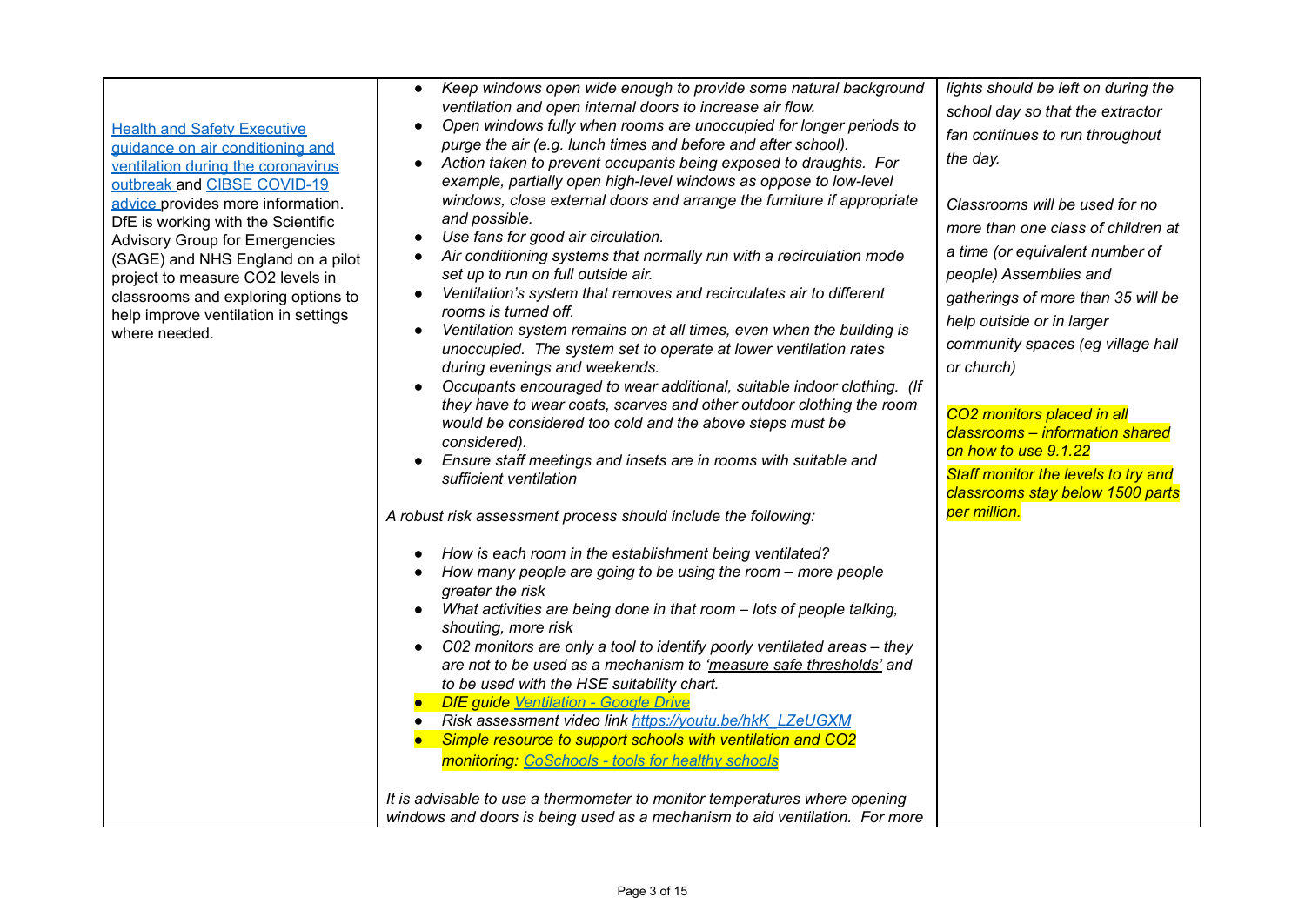|                                                                                                               | information on suitable workplace temperatures see HSE: Guidance on<br>temperature in the workplace                                                                                                                                                                                                                                                                                                                                                                                                                                                                                                                                                                                                                                                                                                                                                                                                                                                                                                                                                                                                                                                                                                                                                                                                                                                                                                                                                                                                                                                                                |                                                                                                                                                                                                                                                                                                                                                                                                                                   |
|---------------------------------------------------------------------------------------------------------------|------------------------------------------------------------------------------------------------------------------------------------------------------------------------------------------------------------------------------------------------------------------------------------------------------------------------------------------------------------------------------------------------------------------------------------------------------------------------------------------------------------------------------------------------------------------------------------------------------------------------------------------------------------------------------------------------------------------------------------------------------------------------------------------------------------------------------------------------------------------------------------------------------------------------------------------------------------------------------------------------------------------------------------------------------------------------------------------------------------------------------------------------------------------------------------------------------------------------------------------------------------------------------------------------------------------------------------------------------------------------------------------------------------------------------------------------------------------------------------------------------------------------------------------------------------------------------------|-----------------------------------------------------------------------------------------------------------------------------------------------------------------------------------------------------------------------------------------------------------------------------------------------------------------------------------------------------------------------------------------------------------------------------------|
| <b>Maintain appropriate cleaning</b><br>regimes                                                               |                                                                                                                                                                                                                                                                                                                                                                                                                                                                                                                                                                                                                                                                                                                                                                                                                                                                                                                                                                                                                                                                                                                                                                                                                                                                                                                                                                                                                                                                                                                                                                                    |                                                                                                                                                                                                                                                                                                                                                                                                                                   |
| You should put in place and maintain<br>an appropriate cleaning schedule.<br>Ensure good hygiene for everyone | Reduced clutter and removing difficult to clean items to make cleaning<br>$\bullet$<br>easier.<br>Cleaning using standard cleaning products such as detergents and<br>$\bullet$<br>bleach, paying attention to all surfaces but especially ones that are<br>touched frequently, such as door handles, light switches, work<br>surfaces, remote controls and electronic devices.<br>Surfaces that are frequently touched and by many people in common<br>$\bullet$<br>areas to be cleaned twice a day.<br>Avoid sharing work equipment by allocating it on a personal basis or<br>$\bullet$<br>put cleaning regimes in place to clean between each user.<br>Identify where you can reduce people touching surfaces, for example<br>by leaving doors open (except fire doors) or providing contactless<br>payment.<br>Keep surfaces clear to make it easier to clean and reduce the<br>likelihood of contaminating objects.<br>Provide more bins and empty them more often.<br>Toilets and communal areas to be cleaned regularly, with a process of<br>$\bullet$<br>recording - displaying cleaning schedules.<br>Sanitising spray and paper towels to be provided in classrooms for use<br>by members of staff. If using cloths - disposable or appropriate<br>washing and drying process.<br>Thorough cleaning of rooms at the end of the day. This should include regular<br>cleaning of areas and equipment (for example, twice per day), with a particular<br>focus on frequently touched surfaces.<br>UKHSA has published guidance on the cleaning of non-healthcare settings | Children and staff will be<br>encouraged to minimise the<br>number of personal belongings<br>they have in school and keep<br>belongings tidy.<br>Classroom touch surfaces and<br>touchpoints will be cleaned by<br>classroom staff (with help from the<br>children) at mid day in additional to<br>the daily clean undertaken by<br>caretakers.<br>Toilets will be cleaned at mid day<br>in additional to the end of day<br>clean |
| Hand & Respiratory hygiene                                                                                    | Whilst DfE guidance removes the need for schools to use 'bubbles' UKHSA<br>advice is if you can keep mixing to a minimum, it does reduce transmission<br>along with:<br>COVID-19 posters/ signage displayed.<br>$\bullet$<br>Frequent and thorough hand cleaning is regular practice.<br>$\bullet$                                                                                                                                                                                                                                                                                                                                                                                                                                                                                                                                                                                                                                                                                                                                                                                                                                                                                                                                                                                                                                                                                                                                                                                                                                                                                 | Tissue bins will be emptied at<br>lunchtime and the end of the day.<br>Teachers to remind children of<br>good hygiene again at the start of<br>term and regularly as needed.                                                                                                                                                                                                                                                      |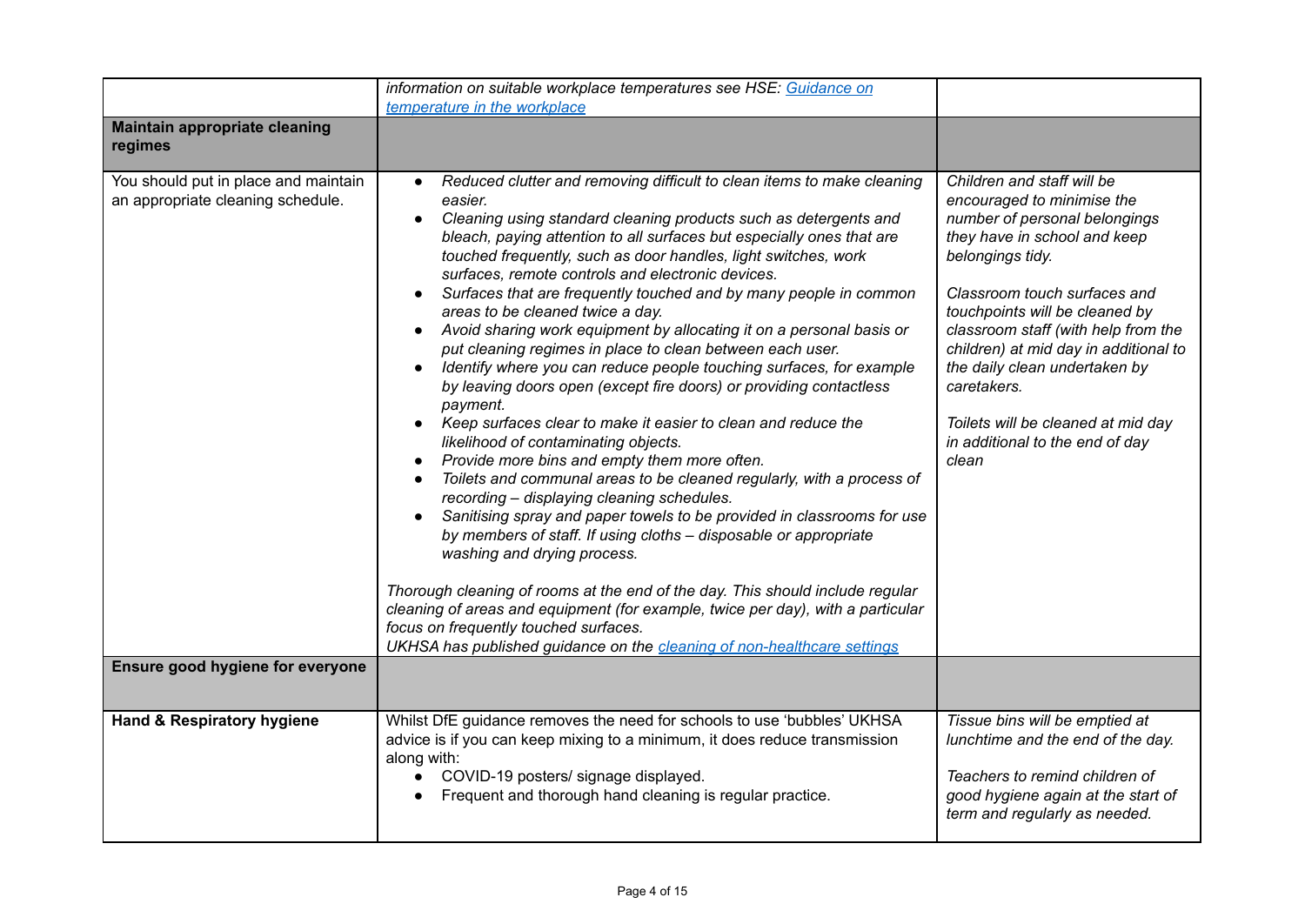| Pupils and staff to clean their hands when they arrive at school, when<br>$\bullet$<br>they return from breaks, when they change rooms and before and after<br>eating.<br>Sufficient handwashing facilities are available.<br>$\bullet$<br>Where there is no sink, hand sanitiser provided in classrooms.<br>$\bullet$<br>Skin friendly skin cleaning wipes used as an alternative to hand washing or<br>$\bullet$<br>sanitiser.<br>Staff help is available for pupils who have trouble cleaning their hands<br>independently (e.g. small children and pupils with complex needs).<br>Use resources such as "e-bug" to teach effective hand hygiene etc.<br>$\bullet$<br>Adults and pupils are encouraged not to touch their mouth, eyes and nose.<br>$\bullet$<br>Adults and pupils encouraged to use a tissue to cough or sneeze and use<br>$\bullet$<br>bins for tissue waste ('catch it, bin it, kill it').<br>Tissues to be provided.<br>$\bullet$<br>Bins for tissues provided and are emptied throughout the day.<br><b>Respiratory hygiene</b><br>The 'catch it, bin it, kill it' approach continues to be very important.<br>The e-Bug COVID-19 website contains free resources for you, including | While Devon is classed as an<br><b>Enhanced Response Area staff</b><br>should wear face coverings in<br>communal areas where social<br>distancing cannot be maintained |
|-------------------------------------------------------------------------------------------------------------------------------------------------------------------------------------------------------------------------------------------------------------------------------------------------------------------------------------------------------------------------------------------------------------------------------------------------------------------------------------------------------------------------------------------------------------------------------------------------------------------------------------------------------------------------------------------------------------------------------------------------------------------------------------------------------------------------------------------------------------------------------------------------------------------------------------------------------------------------------------------------------------------------------------------------------------------------------------------------------------------------------------------------------------------------------------------------------------|------------------------------------------------------------------------------------------------------------------------------------------------------------------------|
| materials to encourage good hand and respiratory hygiene.<br><b>Face Coverings in Classrooms</b><br>From 04 January 2021, additional recommendation for schools, colleges and<br>other settings for school staff and pupils/students in year 7 and above to wear<br>face coverings in communal spaces and pupils in year 7 and above to also<br>wear, face coverings in classrooms and teaching spaces This does not apply<br>in situations where wearing a face covering would impact on the ability to take<br>part in exercise or strenuous activity, for example in PE lessons. This will also<br>be a temporary measure.<br>DfE would not ordinarily expect teachers to wear a face covering in the<br>classroom if they are at the front of the class, to support education delivery,<br>although settings should be sensitive to the needs of individual teachers.<br>There are good hygiene measures that can be used in:<br>https://www.england.nhs.uk/south/wp-content/uploads/sites/6/2021/08/spotty-b<br>ook-2021.pdf                                                                                                                                                                           | <b>Staff strongly advised (unless</b><br>exempt) to wear face coverings in<br>communal areas.<br><b>Visitors to school to wear masks</b>                               |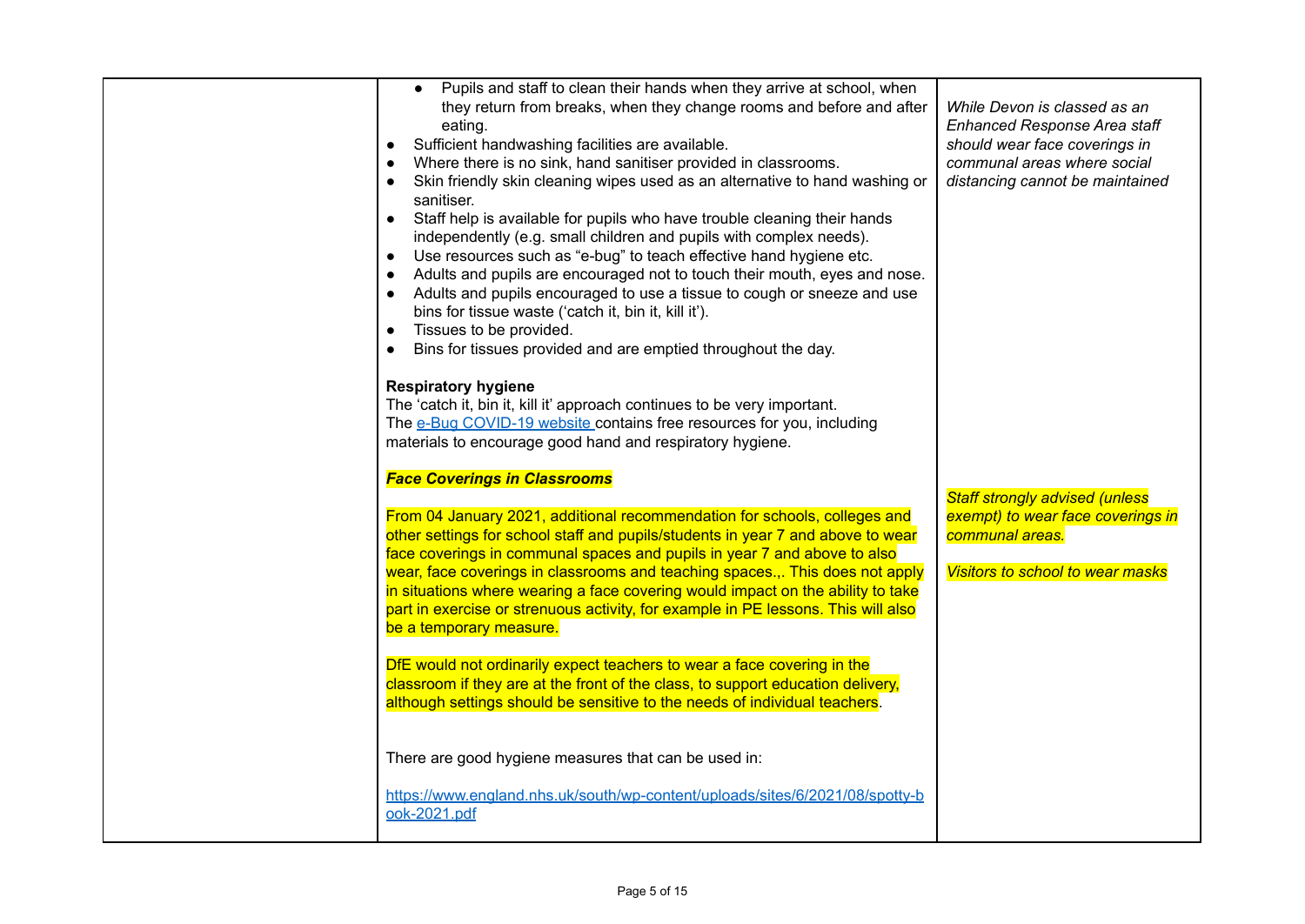|                                       | https://www.england.nhs.uk/south/info-professional/public-health/infection-wint   |                                      |
|---------------------------------------|-----------------------------------------------------------------------------------|--------------------------------------|
|                                       |                                                                                   |                                      |
|                                       | er/schools-and-nurseries-quidance/                                                |                                      |
|                                       |                                                                                   |                                      |
|                                       | DCC Health and Safety Arrangements: - Infection Control HS26                      |                                      |
|                                       |                                                                                   |                                      |
| <b>Conditions for use of fluid</b>    | If a child, young person or other learner becomes unwell with symptoms of         | PPE will be stored in isolation area |
| resistant face mask and other         | coronavirus while in their setting and needs direct personal care until they can  | (conservatory at West Down and       |
| equipment when dealing with a         | return home a face mask should be worn by the supervising adult if a distance     | Staffroom at Berrynarbor) The        |
| symptomatic child are clear and       | of 2 meters cannot be maintained.                                                 | admin team will check that PPE is    |
| understood by staff.                  |                                                                                   | topped up as needed and always       |
|                                       | If contact with the child or young person is necessary, then gloves, an apron     | available                            |
|                                       |                                                                                   |                                      |
|                                       | and a face mask should be worn by the supervising adult. If a risk assessment     |                                      |
|                                       | determines that there is a risk of splashing to the eyes, for example from        |                                      |
|                                       | coughing, spitting, or vomiting, then eye protection should also be worn          |                                      |
|                                       | Ensuring that fluid resistant face masks are available for all schools and that a |                                      |
|                                       | supply is maintained.                                                             |                                      |
|                                       | https://www.gov.uk/government/publications/safe-working-in-education-childcar     |                                      |
|                                       | e-and-childrens-social-care/safe-working-in-education-childcare-and-childrens-    |                                      |
|                                       | social-care-settings-including-the-use-of-personal-protective-equipment-ppe       |                                      |
| <b>Staff use of PPE</b>               | Pupils whose care routinely already involves the use of PPE due to their          |                                      |
|                                       | intimate care needs will continue to receive their care in the same way. Follow   |                                      |
|                                       | guidance                                                                          |                                      |
|                                       | https://www.gov.uk/government/publications/safe-working-in-education-childcar     |                                      |
|                                       | e-and-childrens-social-care/safe-working-in-education-childcare-and-childrens-    |                                      |
|                                       | social-care-settings-including-the-use-of-personal-protective-equipment-ppe       |                                      |
| <b>Staff related issues</b>           |                                                                                   |                                      |
|                                       |                                                                                   |                                      |
|                                       |                                                                                   |                                      |
|                                       |                                                                                   |                                      |
| <b>Accessing testing arrangements</b> | Guidance on the new asymptomatic testing programmes taking place in               |                                      |
| for all staff                         | schools are on a shared document platform hosted by DfE, including FAQ,           |                                      |
|                                       | webinars and step-by-step 'how to guides.                                         |                                      |
|                                       | For secondary schools - Resources - Google Drive.                                 |                                      |
|                                       | For primary schools - Primary Schools Document Sharing Platform - Google          |                                      |
|                                       | Drive.                                                                            |                                      |
| <b>Symptoms</b>                       | Deliver strong messaging about signs and symptoms of Covid-19, isolation          | Information has been                 |
|                                       | advice and testing to support prompt isolation of suspected cases                 | communicated to staff and parents    |
|                                       |                                                                                   | and these message will be            |
|                                       |                                                                                   | repeated regularly                   |
|                                       |                                                                                   |                                      |
| <b>Vaccination</b>                    | Where staff are not fully vaccinated, they would be required to self-isolate for  | Staff are asked to declare their     |
|                                       | 10 days if they have close contact with a positive case during their isolation    | vaccination status to SLT to         |
|                                       | period to prevent potential transmission Staff who are not vaccinated should be   | support contingency planning         |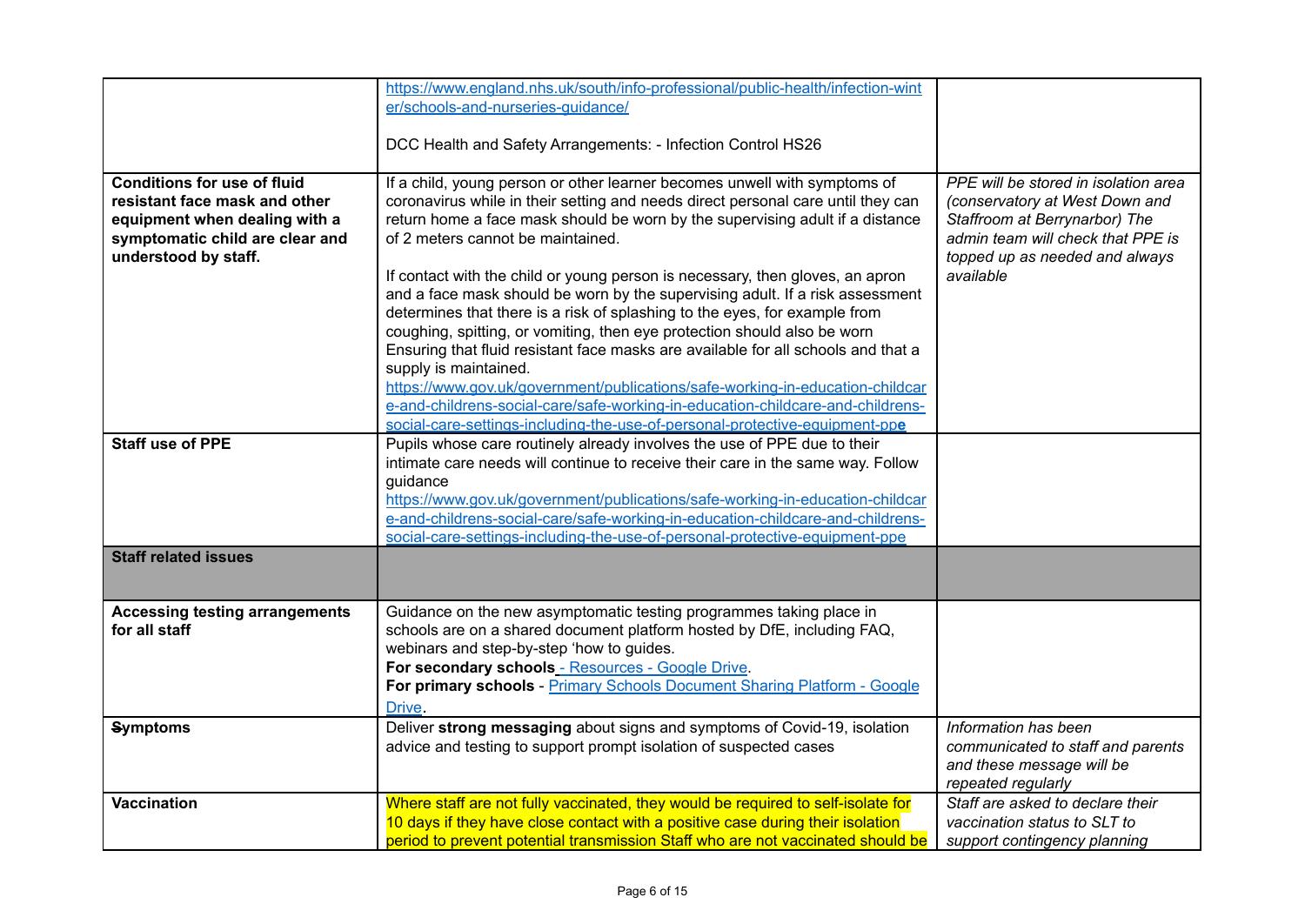|                                                     | encouraged to take up the offer of vaccination (contact details for staff in the<br>NHS who can offer supportive conversations with anyone who is hesitant are<br>included in the PH Devon Schools toolkit.                                                                                                                                                                                                                                                                                                                                                                                                                                                                                                               |                                                                                                                                  |
|-----------------------------------------------------|---------------------------------------------------------------------------------------------------------------------------------------------------------------------------------------------------------------------------------------------------------------------------------------------------------------------------------------------------------------------------------------------------------------------------------------------------------------------------------------------------------------------------------------------------------------------------------------------------------------------------------------------------------------------------------------------------------------------------|----------------------------------------------------------------------------------------------------------------------------------|
| Dealing with confirmed case/<br>cases and outbreak. | Case (possible vs confirmed case)<br>Possible: anyone with either a high temperature, a new, continuous cough or a<br>loss of, or change to, your sense of smell or taste (and awaiting a test)<br>Confirmed: PCR or LFD test positive case of COVID-19 with or without<br>symptoms. For asymptomatic positive LFD results, confirmatory PCR tests<br>are to be temporarily suspended from Tuesday 11 January. This will mean<br>that anyone who receives a positive LFD test result will be required to<br>self-isolate immediately and will not be required to take a confirmatory PCR<br>test.                                                                                                                         | Informative flow chart from DCC<br>shared with parents and staff                                                                 |
| Who to isolate                                      | Possible case: (Isolate and send home to take a PCR test if still at your<br>setting) if they have a new continuous cough and/or high temperature and/or a<br>loss of, or change in, normal sense of taste or smell (anosmia)<br>Confirmed case: LFD or PCR COVID-19 positive person with or without<br>symptoms                                                                                                                                                                                                                                                                                                                                                                                                          | <b>Updates shared with the whole</b><br>staff.<br><b>DCC flow chart shared with</b><br><b>Isolation spaces remain allocated.</b> |
|                                                     | Partially or unvaccinated close contacts Aged over 18 years and 6 months<br>of age (unless medically exempt from vaccination)<br>Confirmed case: 10 days isolation from onset of symptoms (or positive<br>test if asymptomatic). You can take an LFD test from 5 days after the<br>day your symptoms started (or the day your test was taken if you did<br>not have symptoms), and another LFD test on the following day. If both<br>these test results are negative, and you do not have a high<br>temperature, you may end your self-isolation after the second negative<br>test result. These LFD results should be reported to the NHS here<br>Report a COVID-19 rapid lateral flow test result - GOV.UK (www.gov.uk) |                                                                                                                                  |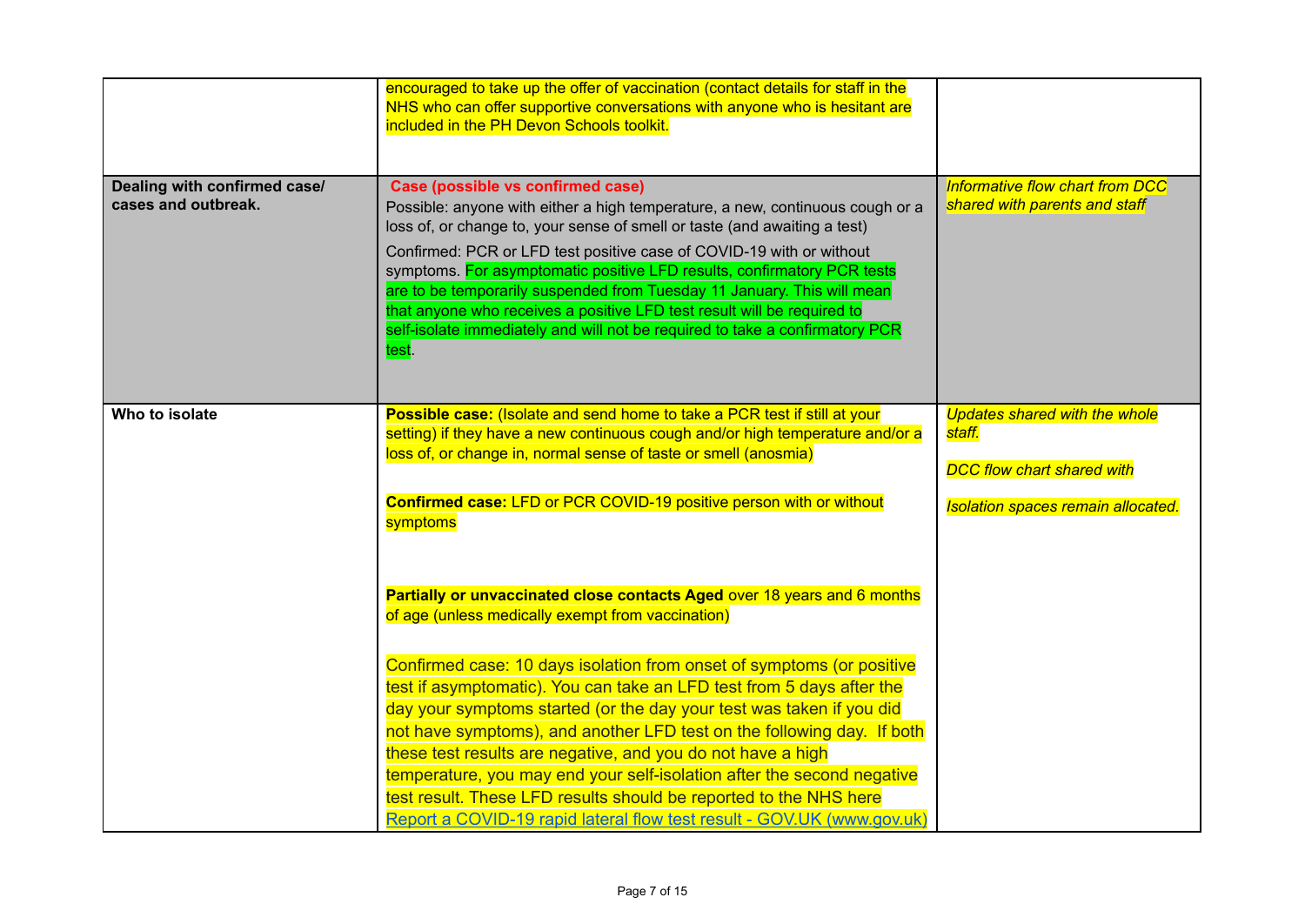|                                   | 2 x negative LFDs on consecutive days are required to end isolation<br>before the 10 days period<br>In the case of a close contact for unvaccinated adult – self-isolate 10 days<br>from last contact with a case                                                                                                                                                                                                                                     |                                   |
|-----------------------------------|-------------------------------------------------------------------------------------------------------------------------------------------------------------------------------------------------------------------------------------------------------------------------------------------------------------------------------------------------------------------------------------------------------------------------------------------------------|-----------------------------------|
| <b>Close Contact requirements</b> | NHS Test and Trace will interview cases and will contact individuals who                                                                                                                                                                                                                                                                                                                                                                              | Information shared at whole staff |
|                                   | have had close contact where they have contact details to let them know<br>that they have been identified as a contact and check whether they are legally<br>required to self-isolate.                                                                                                                                                                                                                                                                | meeting                           |
|                                   | If you are a fully vaccinated (two doses) and a contact of someone who tested<br>positive for Covid, you do not have to self-isolate, but should take daily lateral<br>flow tests (LFTs) for seven days. This also applies to people under the age of<br>18 years and six months.                                                                                                                                                                     |                                   |
|                                   | If one of the lateral flow tests is positive, you'll need to self-isolate and take a<br>PCR test to verify the result.                                                                                                                                                                                                                                                                                                                                |                                   |
|                                   | Close contacts of a positive case who are not double-jabbed have to isolate<br>for the full 10 days immediately                                                                                                                                                                                                                                                                                                                                       |                                   |
|                                   | The school should continue to support the identification of staff-to-staff close<br>contacts and establish vaccination status to ascertain whether self-isolation is<br>required.                                                                                                                                                                                                                                                                     |                                   |
| <b>Cases</b> -staff               | Schools no longer routinely need to report contacts to the self-isolation hub<br>where cases are able to identify these to NHS test and trace. However, to<br>support staff to access support payments this may still be necessary if<br>self-isolation is needed and cases are not able to identify close contacts to<br>NHS Test and Trace (e.g., temporary staff, supply contractors etc who may not<br>have contact details of people in school). |                                   |
|                                   | Schools should report only these to the NHS Test and Trace self-isolation<br>hub on 0203 7436715. NHS Test and Trace will follow-up directly with                                                                                                                                                                                                                                                                                                     |                                   |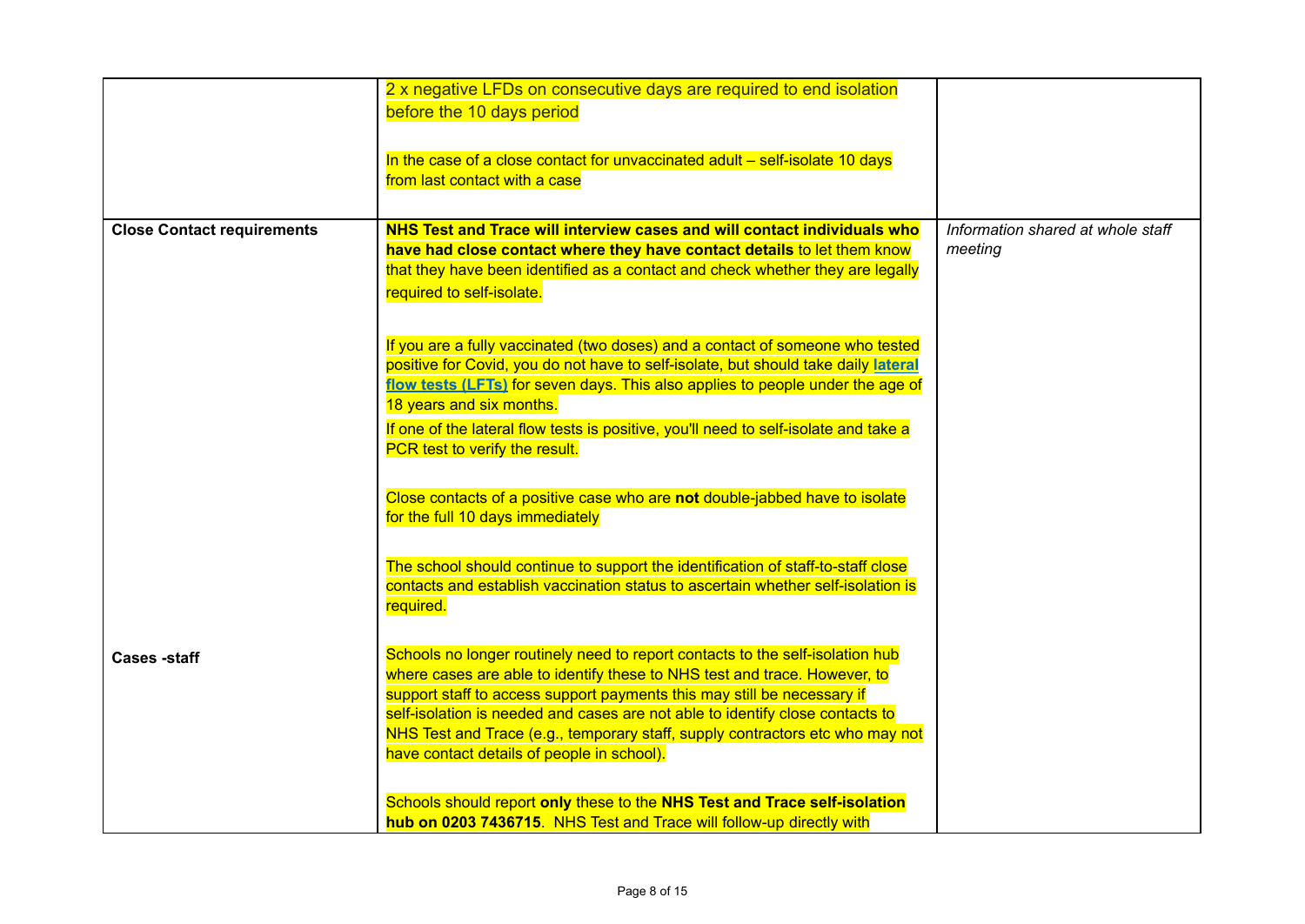|                           | contacts to provide testing and isolation advice. You will need to have the<br>8-digit CTAS number sent to your positive case / member of staff                                                                                                                                                                                                                                                                                                                                                                                                                           |                                              |
|---------------------------|---------------------------------------------------------------------------------------------------------------------------------------------------------------------------------------------------------------------------------------------------------------------------------------------------------------------------------------------------------------------------------------------------------------------------------------------------------------------------------------------------------------------------------------------------------------------------|----------------------------------------------|
| Self-Isolation rules (SI) | Since Wednesday 22 December, the 10-day self-isolation period for people<br>who test positive for COVID-19 can in some cases be reduced. Individuals<br>may take an LFD test from 6 days after the day symptoms started (or the day<br>your test was taken if did not have symptoms), and another LFD test on the<br>following day.                                                                                                                                                                                                                                       | Information shared at whole staff<br>meeting |
|                           | The second LFD test should be taken at least 24 hours later. If both these test<br>results are negative, and do not have a high temperature, you may end your<br>self-isolation after the second negative test result. LFD tests should be<br>reported to the NHS here Staff ending SI on day 7 after 2 x negative LFDs,<br>should also report that they have had 2 negative LFDs to the school.                                                                                                                                                                          |                                              |
|                           | Individuals should not take an LFD test before the sixth day of isolation period,<br>and should only end your self-isolation after you have had 2 consecutive<br>negative LFD tests which should be taken at least 24 hours apart. Individuals<br>should stop testing after 2 consecutive negative test results or after 10 days<br>whichever is sooner.                                                                                                                                                                                                                  |                                              |
|                           | This applies to all adults and children of all ages, including under 5s, with LFD<br>testing at parental or guardian discretion.                                                                                                                                                                                                                                                                                                                                                                                                                                          |                                              |
|                           | It is important that schools consider the following Government guidance (Stay<br>at home: guidance for households with possible or confirmed coronavirus<br>(COVID-19) infection - GOV.UK (www.gov.uk) states, to further reduce the<br>chance of passing COVID-19 on to others, staff who end their self-isolation<br>period before 10 full days they are strongly advised:                                                                                                                                                                                              |                                              |
|                           | • to limit close contact with other people outside your household,<br>especially in crowded, enclosed or poorly ventilated spaces<br>• to work from home if you are able to<br>in addition to venues where it is a legal requirement, to wear a face<br>$\bullet$<br>covering in crowded, enclosed or poorly ventilated spaces and where<br>you are in close contact with other people<br>• to limit contact with anyone who is at higher risk of severe illness if<br>infected with COVID-19<br>• to follow the guidance on how to stay safe and help prevent the spread |                                              |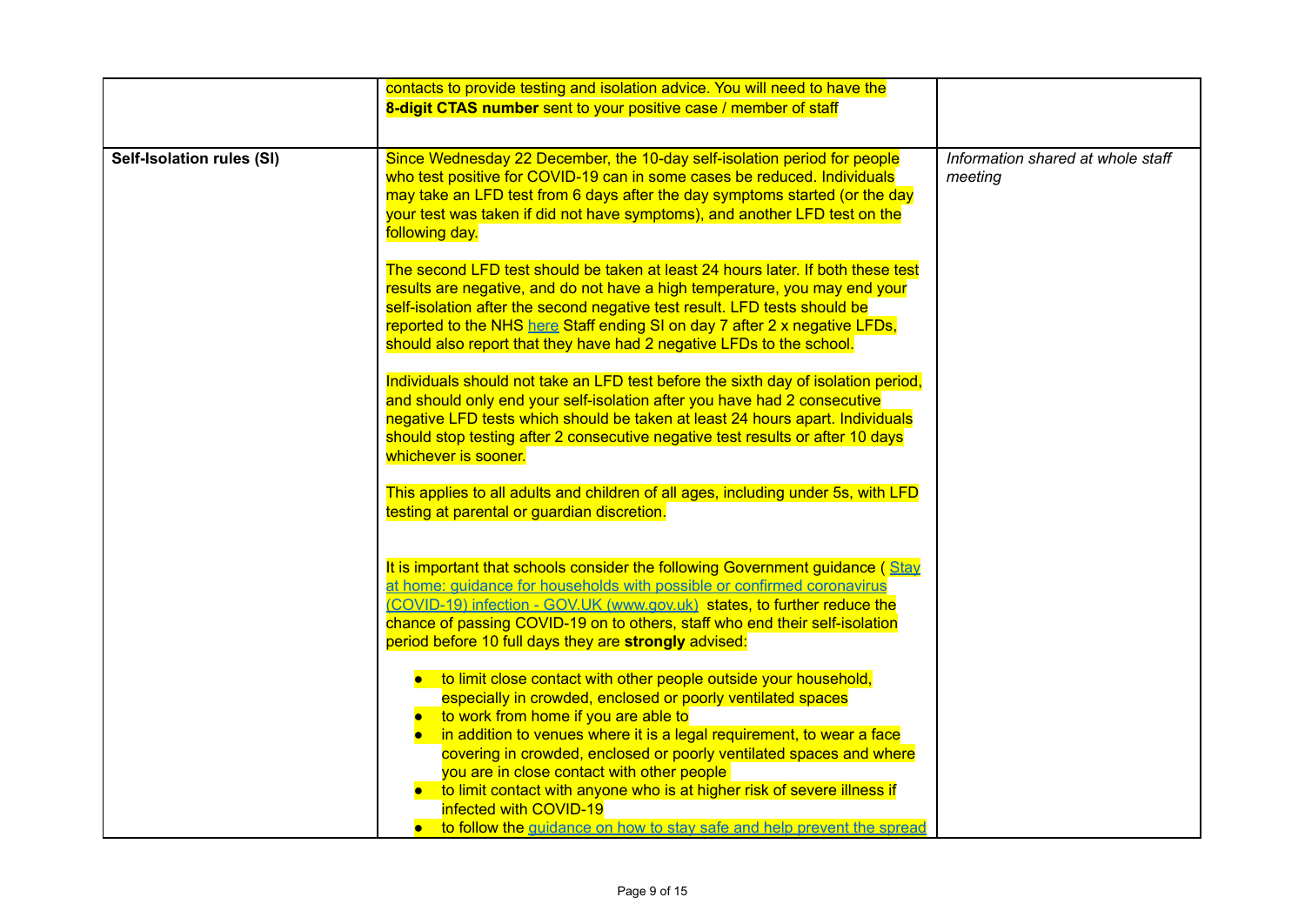| <b>SI Calculation:</b> | Providing they have 2 x negative LFDs on day 6 and then day 7 24 hours<br>apart, and the day 7 test is before attending school they can return on day 7. In<br>terms of the 2 x negative tests $-$ it is 2 x consecutive negative tests 24 hours<br>apart, so if positive on day 7, but negative on day 8 and day 9 then you would<br>end isolation there.<br>As the LFDs pick up current infection and people can be reinfected, the<br>guidance now says once you have ended 10-day isolation regular<br>asymptomatic testing can start again – and no longer wait 90 days.                                                                                                                                                                                                                                                                                                                                                                                                                                                                                                                             |
|------------------------|-----------------------------------------------------------------------------------------------------------------------------------------------------------------------------------------------------------------------------------------------------------------------------------------------------------------------------------------------------------------------------------------------------------------------------------------------------------------------------------------------------------------------------------------------------------------------------------------------------------------------------------------------------------------------------------------------------------------------------------------------------------------------------------------------------------------------------------------------------------------------------------------------------------------------------------------------------------------------------------------------------------------------------------------------------------------------------------------------------------|
|                        | All individuals who receive a positive result on the LFD test should self-isolate<br>and follow national guidance. The national guidance for confirmatory PCR is<br>under review and schools should continue to follow published guidance.                                                                                                                                                                                                                                                                                                                                                                                                                                                                                                                                                                                                                                                                                                                                                                                                                                                                |
| Cases-pupils           | Children who are unwell should not attend the setting and should remain at<br>home until their acute symptoms resolve (+24 hours for a fever).<br>IF these symptoms develop into cough, temperature, changes to taste<br>$\bullet$<br>and smell, should isolate and test.<br>IF test negative to COVID-19, still need to remain at home until at least<br>$\bullet$<br>24 fever free and acute symptoms resolved.<br>Parents and settings should not try and 'second guess' diagnosis - if                                                                                                                                                                                                                                                                                                                                                                                                                                                                                                                                                                                                                |
|                        | have the key symptoms, isolate and test.<br>Examples of acute symptoms with which children should not attend<br>school/nursery include fever, muscle aches, hacking cough.<br>Follow public health advice on managing confirmed cases of COVID-19 see<br>Schools COVID-19 operational guidance - GOV.UK (www.gov.uk)<br>Ensure the case isolates for 10 days<br>$\bullet$<br>Household of the case isolates for 10 days (unless fully vaccinated or<br>aged under 18 years and 6 months)<br>If positive case came from an LFD test, case should take a<br>$\bullet$<br>confirmatory PCR test within 48hrs of the LFD<br>Following a pupil PCR positive NHS Test and Trace will speak to the<br>$\bullet$<br>case (or parent/carer) to identify close contacts and advice on isolation<br>as required and to get a PCR test<br>Staff and pupils who do not need to isolate should continue to attend<br>school as normal<br>Clean and disinfect rooms the case was in, using appropriate PPE<br>Case and any isolating contacts can return once isolation period is<br>completed, as long as they are well |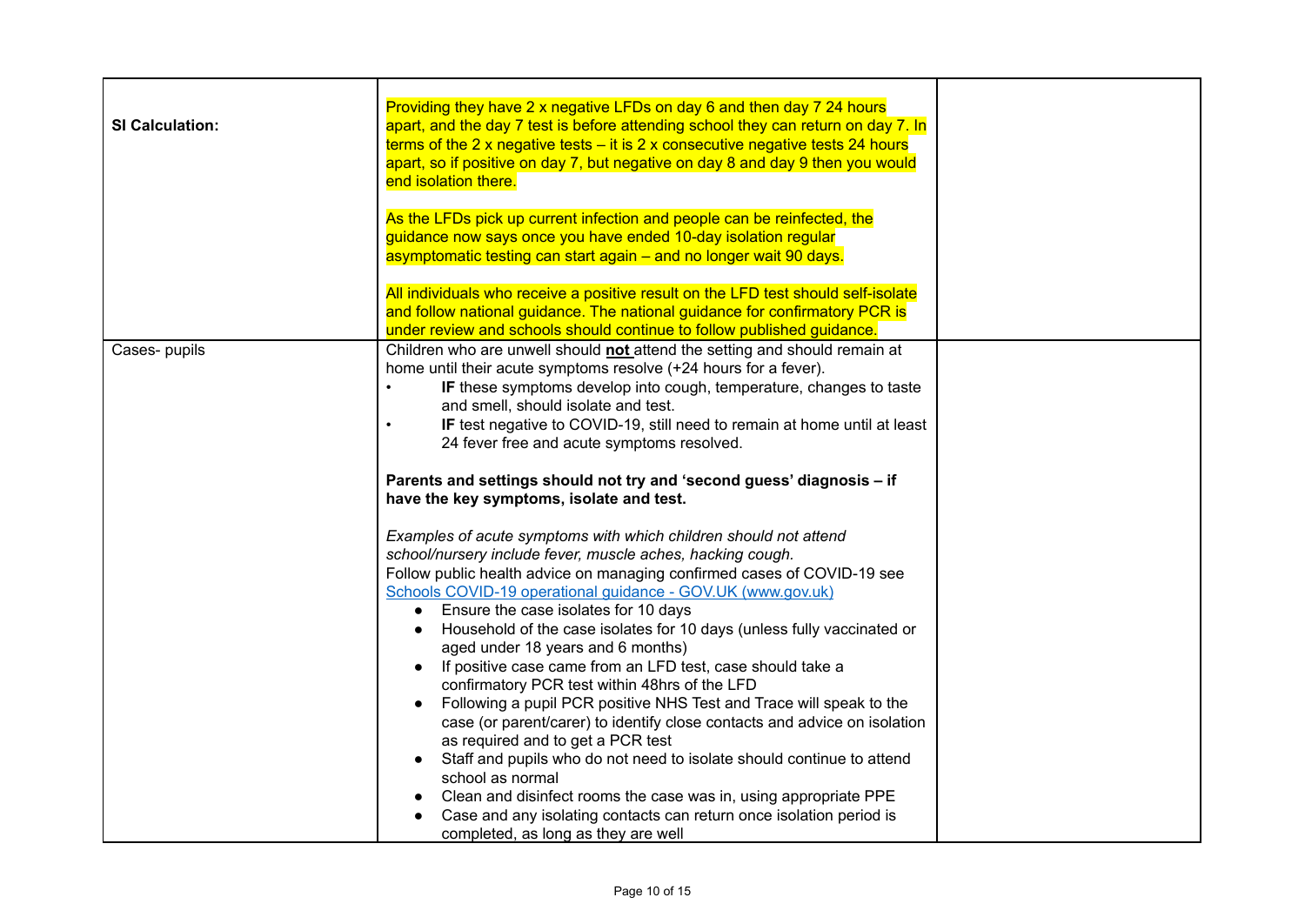|                                    | <b>Escalation criteria:</b><br>If you have any infection control concerns or questions call the DfE<br>Coronavirus helpline on 0800 046 8687 for advice. If your setting meets the<br>following thresholds for extra action (outlined in the Contingency Framework),<br>the DfE helpline will escalate to the SW UKHSA Health Protection Team when<br>a risk assessment is required. DCC Public Health Team can also assist.                                                                                                                                                                                                                                                                                                                                                                                                                                                                                                                                                                                                                                                                                                                                                                                                                                                                                                                                                                                                                                                          |                                                                                                                  |
|------------------------------------|---------------------------------------------------------------------------------------------------------------------------------------------------------------------------------------------------------------------------------------------------------------------------------------------------------------------------------------------------------------------------------------------------------------------------------------------------------------------------------------------------------------------------------------------------------------------------------------------------------------------------------------------------------------------------------------------------------------------------------------------------------------------------------------------------------------------------------------------------------------------------------------------------------------------------------------------------------------------------------------------------------------------------------------------------------------------------------------------------------------------------------------------------------------------------------------------------------------------------------------------------------------------------------------------------------------------------------------------------------------------------------------------------------------------------------------------------------------------------------------|------------------------------------------------------------------------------------------------------------------|
| Case Thresholds                    | For most education and childcare settings:<br>5 children, pupils, students or staff, who are likely to have mixed<br>$\bullet$<br>closely, test positive for COVID-19 within a 10-day period.<br>10% of children, pupils, students or staff who are likely to have mixed<br>$\bullet$<br>closely test positive for COVID-19 within a 10-day period.<br>There are any admissions to hospital for COVID-19.<br>You are having problems implementing the control measures OR you<br>have applied the control measures and are still seeing a significant rise<br>in cases.<br>For special schools, residential settings, and settings that operate with<br>20 or fewer children, pupils, students and staff at any one time:<br>2 children, pupils, students and staff, who are likely to have mixed<br>$\bullet$<br>closely, test positive for COVID-19 within a 10-day period.<br>Schools are required to update their contingency plan (or outbreak<br>management plan) and describe how they will respond if children, pupils, or<br>staff test positive for COVID-19, how they will operate if they are advised to<br>reintroduce any measures to help break chains of transmission. Such<br>measures should be considered in addition to the day-to-day control measures<br>being implemented by schools, UKHSA SW Health Protection Team have<br>defined 4 levels: Contingency framework: education and childcare settings<br>Actions for schools during the coronavirus outbreak |                                                                                                                  |
| <b>Visitors to the school</b>      | Schools are strongly encouraged to ask parents and other visitors to take a<br>lateral flow device (LFD) test before entering the school.                                                                                                                                                                                                                                                                                                                                                                                                                                                                                                                                                                                                                                                                                                                                                                                                                                                                                                                                                                                                                                                                                                                                                                                                                                                                                                                                             | To be added to 'Welcome' pack<br><b>Information sent out on Friday Flyer</b><br>All staff alerted to this change |
| <b>Pupil /staff related issues</b> |                                                                                                                                                                                                                                                                                                                                                                                                                                                                                                                                                                                                                                                                                                                                                                                                                                                                                                                                                                                                                                                                                                                                                                                                                                                                                                                                                                                                                                                                                       |                                                                                                                  |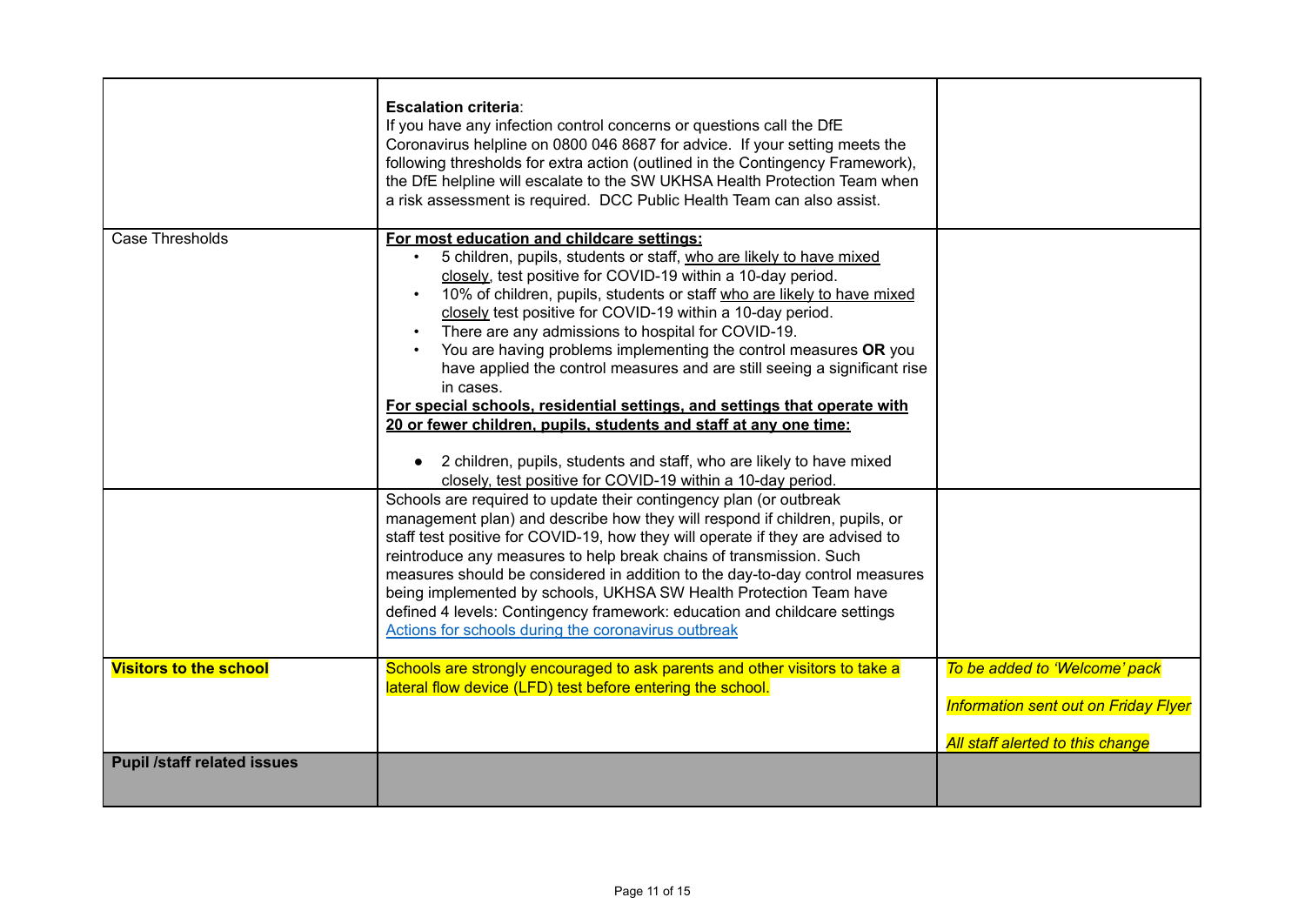| Vulnerable groups who are clinically,<br>extremely vulnerable.                                                                                            | All CEV children and young people should attend their education setting<br>unless they are one of the very small number of children and young people<br>under paediatric or other specialist care who have been advised by their GP or<br>clinician not to attend. Further information is available in the guidance on<br>supporting pupils at school with medical conditions.<br>Whilst attendance is mandatory, we recommend that leaders in education work<br>collaboratively with families to reassure them and to help their child return to<br>their everyday activities. Discussions should have a collaborative approach,<br>focusing on the welfare of the child or young person and responding to the<br>concerns of the parent, carer or young person<br><b>FAQ</b> |                                                                         |
|-----------------------------------------------------------------------------------------------------------------------------------------------------------|--------------------------------------------------------------------------------------------------------------------------------------------------------------------------------------------------------------------------------------------------------------------------------------------------------------------------------------------------------------------------------------------------------------------------------------------------------------------------------------------------------------------------------------------------------------------------------------------------------------------------------------------------------------------------------------------------------------------------------------------------------------------------------|-------------------------------------------------------------------------|
| Assessment of all staff, including<br>high risk staff with vulnerable /<br>shielding family member, underlying<br>health conditions or other risk factors | A risk assessment should be undertaken with clinically extremely vulnerable<br>and clinically vulnerable. A risk assessment should also be undertaken (or<br>reviewed/updated if one was previously undertaken) with staff who may be<br>anxious about returning to school and/or due to the increased numbers. The<br>'Risk assessment for all staff including vulnerable groups' can be used to aid<br>and record this assessment -<br>https://devoncc.sharepoint.com/:w:/s/PublicDocs/Education/ESoXeZkAQyILup<br>PG5VVG6yQB2iEFDD4pgkko5qBbtOSEkw?e=040Qiy                                                                                                                                                                                                                 | Staff will be asked to notify SLT of<br>any changes via the google form |
| Pregnant staff                                                                                                                                            | Coronavirus (COVID-19): advice for pregnant employees - GOV.UK<br>(www.gov.uk)<br>- should have a risk assessment in place: Coronavirus (COVID-19) infection<br>and pregnancy (rcog.org.uk) can support risk assessment.<br>- a more precautionary approach advised for those >28 weeks pregnant or for<br>individuals with underlying health conditions that place them at greater risk.                                                                                                                                                                                                                                                                                                                                                                                      |                                                                         |
| <b>Transport</b>                                                                                                                                          |                                                                                                                                                                                                                                                                                                                                                                                                                                                                                                                                                                                                                                                                                                                                                                                |                                                                         |
| <b>Travel and quarantine</b>                                                                                                                              | Where pupils travel from abroad to attend a boarding school, you will need to<br>explain the rules to pupils and their parents before they travel to the UK. All<br>pupils travelling to England must adhere to travel legislation, details of which<br>are set out in government travel advice. Additional guidance has been issued<br>on the quarantine arrangements for boarding school pupils travelling from<br>red-list countries to attend a boarding school in England.                                                                                                                                                                                                                                                                                                |                                                                         |
| <b>Transport to/from school</b>                                                                                                                           | Following discussions with colleagues at Public Health Devon and the<br>Department for Education, and with the aim of minimising disruption to<br>education in the Autumn term, we are asking that students aged 11 and over                                                                                                                                                                                                                                                                                                                                                                                                                                                                                                                                                   |                                                                         |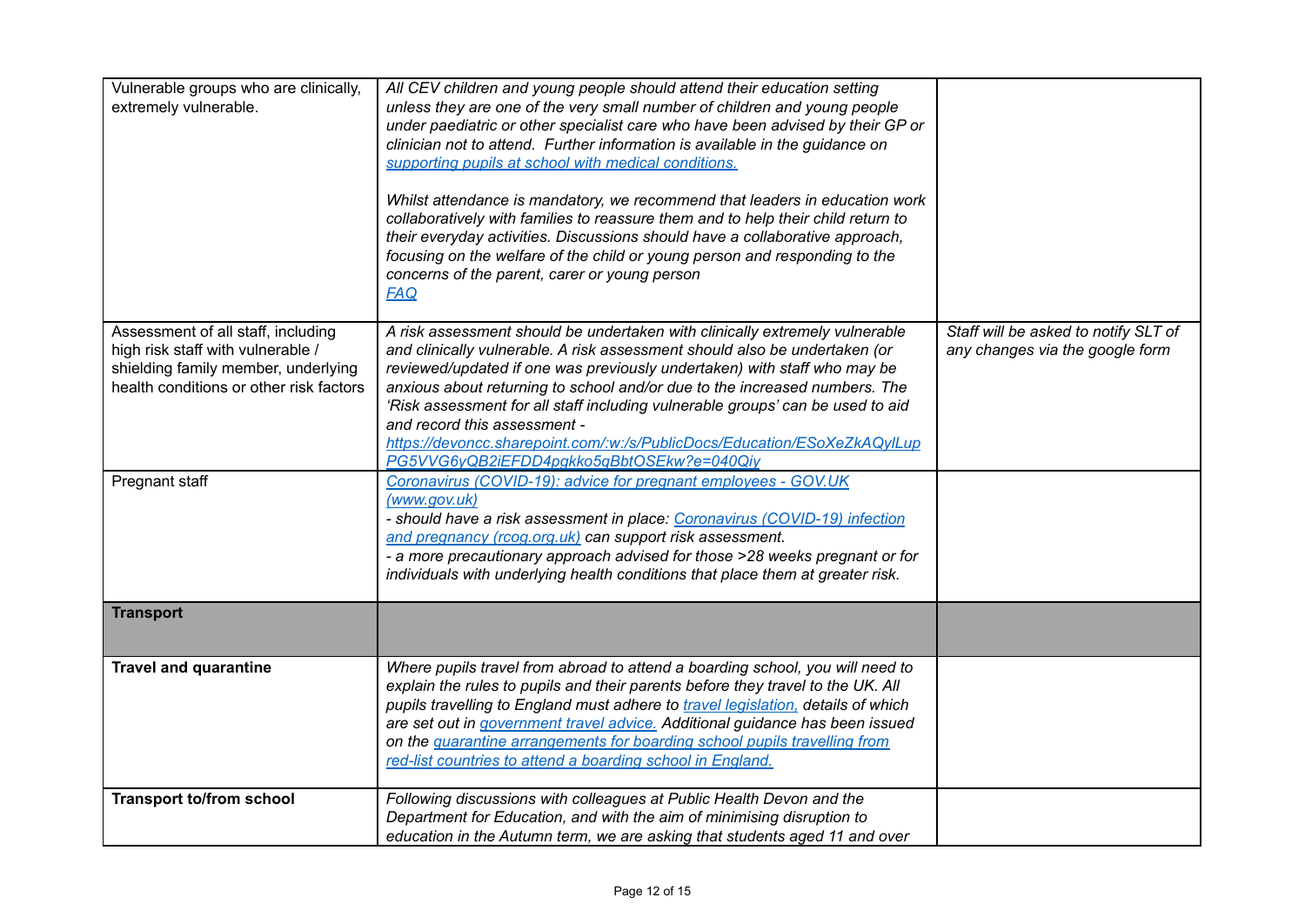|                                  | continue to wear face coverings when travelling on school transport until<br>further notice.<br>We recognise that some medical conditions or additional needs may make this<br>not possible - exemption passes are available - please contact the school<br>directly who will be able to issue these. We would also ask that:<br>Students should wash/clean their hands before boarding home to<br>$\bullet$<br>school transport, and when arriving at school or home.<br>Students should respect the driver's personal space and hold back<br>from entering the vehicle until the driver has indicated it is safe to do<br>so, they should then board one by one in an orderly manner.<br>It is still recommended that face coverings are worn by all passengers, unless<br>exempt (www.gov.uk/<br>guidance/coronavirus-covid-19-safer-travel-guidance-forpassengers#face-cove<br>rings) |                                                                                                                                                                                                                                                                                                      |
|----------------------------------|-------------------------------------------------------------------------------------------------------------------------------------------------------------------------------------------------------------------------------------------------------------------------------------------------------------------------------------------------------------------------------------------------------------------------------------------------------------------------------------------------------------------------------------------------------------------------------------------------------------------------------------------------------------------------------------------------------------------------------------------------------------------------------------------------------------------------------------------------------------------------------------------|------------------------------------------------------------------------------------------------------------------------------------------------------------------------------------------------------------------------------------------------------------------------------------------------------|
| <b>Curriculum considerations</b> |                                                                                                                                                                                                                                                                                                                                                                                                                                                                                                                                                                                                                                                                                                                                                                                                                                                                                           |                                                                                                                                                                                                                                                                                                      |
| <b>Educational visits</b>        | You should undertake full and thorough risk assessments in relation to all<br>educational visits and ensure that any public health advice, such as hygiene<br>and ventilation requirements, is included as part of that risk assessment.<br>General quidance about educational visits is available and is supported by<br>specialist advice from the Outdoor Education Advisory Panel (OEAP).                                                                                                                                                                                                                                                                                                                                                                                                                                                                                             | School visit plan and risk<br>assessments must be submitted to<br>the EVC via Evolve at least 3<br>(ideally 6 weeks) weeks prior to<br>the trip. A longer period of time<br>will be needed for trips that involve<br>travel outside of the local area or<br>mixing in potentially crowded<br>places. |
| <b>Resources</b>                 |                                                                                                                                                                                                                                                                                                                                                                                                                                                                                                                                                                                                                                                                                                                                                                                                                                                                                           |                                                                                                                                                                                                                                                                                                      |
|                                  | <b>DfE daily email-</b> DfE - COVID daily email subscription service (office.com)<br>Posters and promotional material -<br>https://coronavirusresources.UKHSA.gov.uk/back-to-school/resources/<br><b>NHS resources and videos</b><br><b>B</b> Handwashing for teachers<br><b>Handwashing for children</b><br>$\left( r\right)$<br><b>Coronavirus factsheet for kids</b><br><b>PPE Donning and Doffing advice</b>                                                                                                                                                                                                                                                                                                                                                                                                                                                                          |                                                                                                                                                                                                                                                                                                      |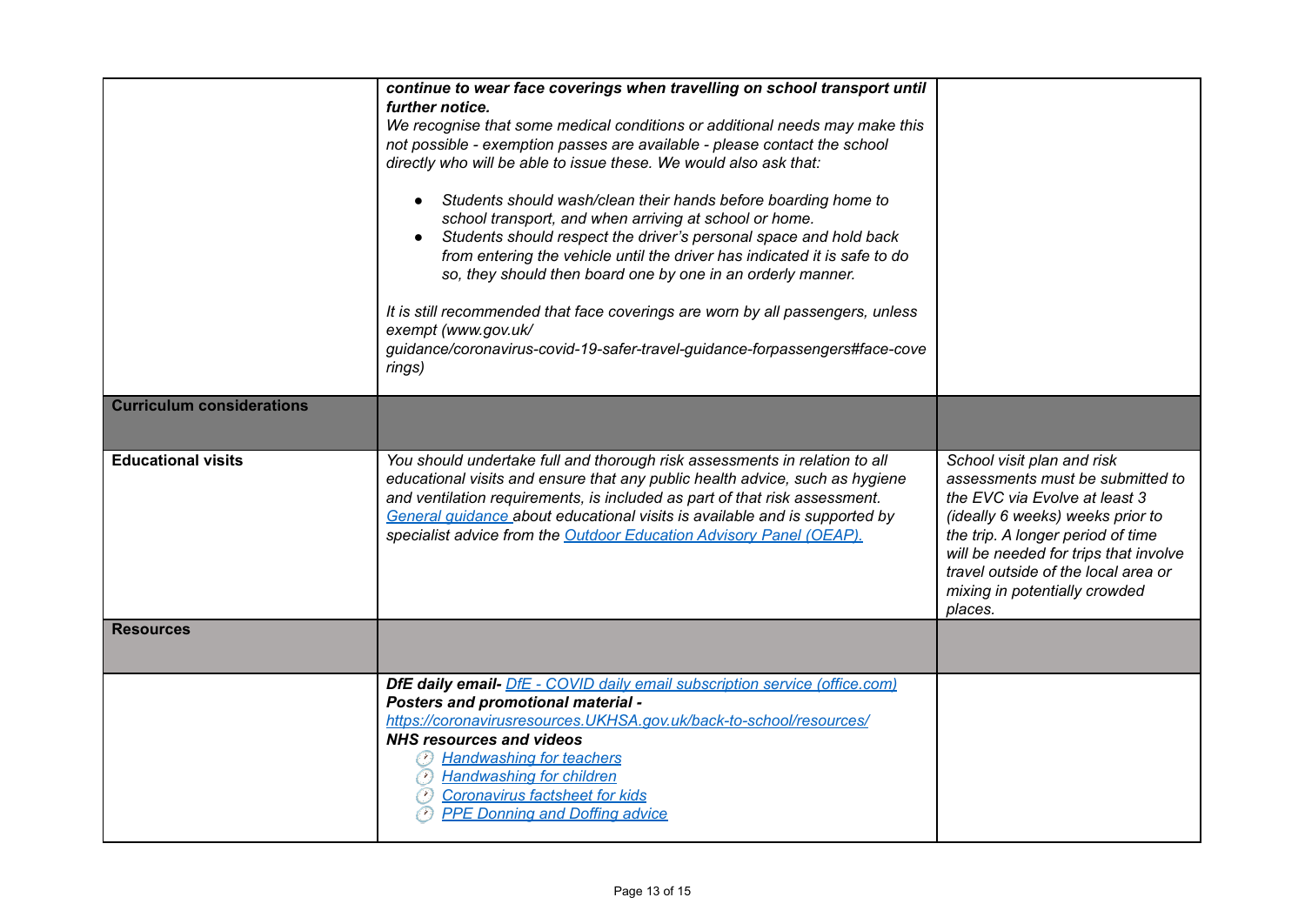|                                                                                                                           | <b>Other resources and videos</b><br><b>COVID-19: the facts   Scouts</b><br>eBug https://e-bug.eu/<br><b>UKHSA webcast - Breaking the chain of infection</b>                                                                                                                                                                                                                                                                                                                                                                                                                                                                                                                                                                                                     |  |
|---------------------------------------------------------------------------------------------------------------------------|------------------------------------------------------------------------------------------------------------------------------------------------------------------------------------------------------------------------------------------------------------------------------------------------------------------------------------------------------------------------------------------------------------------------------------------------------------------------------------------------------------------------------------------------------------------------------------------------------------------------------------------------------------------------------------------------------------------------------------------------------------------|--|
| Oversight of the governing body                                                                                           |                                                                                                                                                                                                                                                                                                                                                                                                                                                                                                                                                                                                                                                                                                                                                                  |  |
| Lack of governor oversight during<br>the COVID-19 crisis leads to the<br>school failing to meet statutory<br>requirements | The governing body continues to meet regularly via online platforms. The<br>governing body agendas are structured to ensure all statutory requirements<br>are discussed and school leaders are held to account for their implementation.<br>The Headteacher's report to governors includes content and updates on how<br>the school is continuing to meet its statutory obligations in addition to covering<br>the school's response to COVID-19.<br>Regular dialogue with the Chair of Governors and those governors with<br>designated responsibilities is in place.<br>Minutes of governing body meetings are reviewed to ensure that they<br>accurately record governors' oversight and holding leaders to account for<br>areas of statutory responsibility. |  |

| <b>Section</b> | <b>List Actions / Additional Control</b><br><b>Measures</b>           | Date action to be<br>carried out | <b>Person Responsible</b> |
|----------------|-----------------------------------------------------------------------|----------------------------------|---------------------------|
|                | Staff training                                                        | $3.9.21 - 13.9.21$               | Su Carey                  |
|                | Staff Meeting - updates communicated to staff                         | 12.1.22                          | Su Carey                  |
|                | New risk assessment distributed to all staff<br>and added to website. | 13.1.22                          | Faye Poynter              |
|                |                                                                       |                                  |                           |